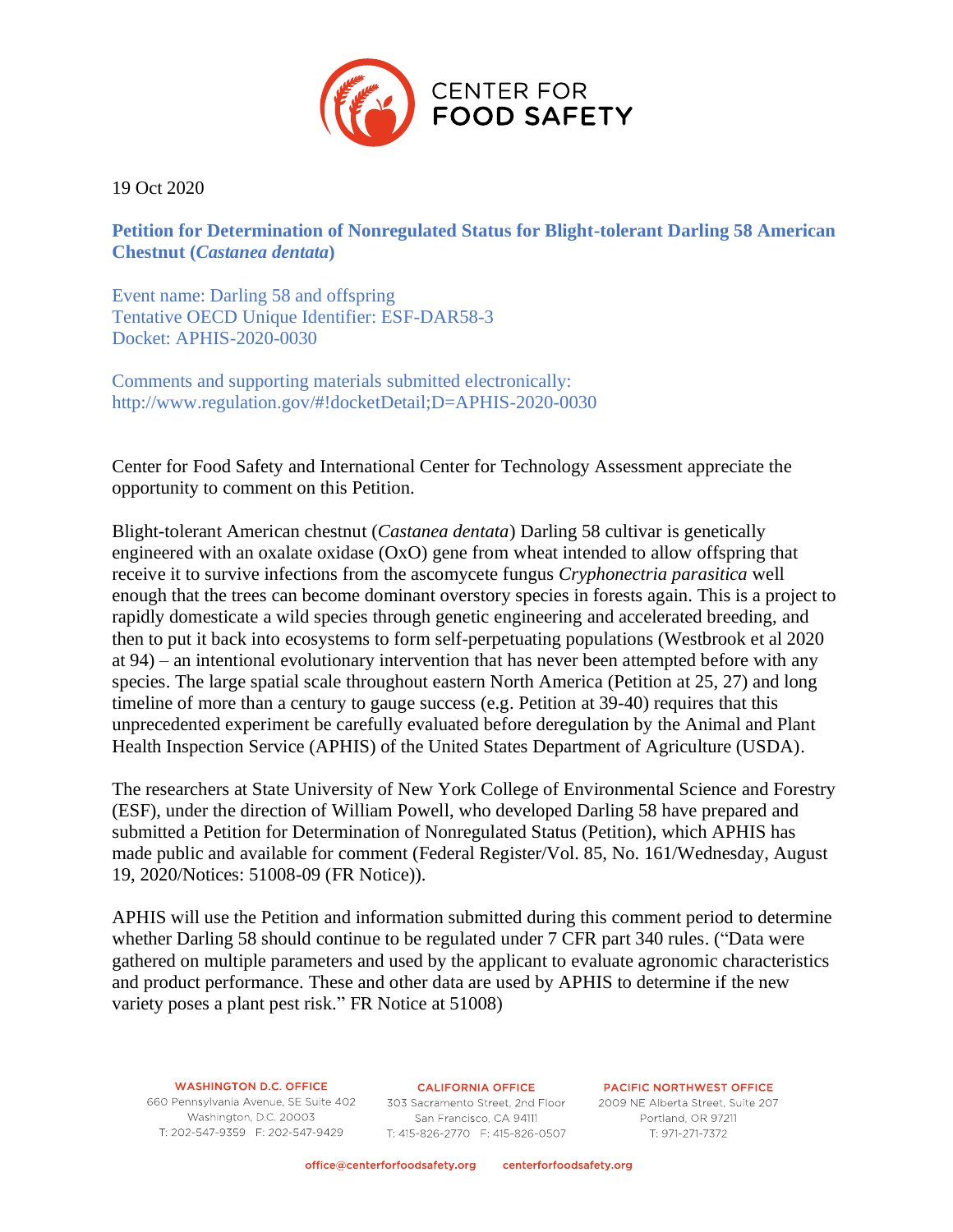In addition, APHIS will assess impacts "in accordance with the National Environmental Policy Act (NEPA), to provide the Agency with a review and analysis of any potential environmental impacts associated with the petition request" in order to prepare an environmental assessment (EA) or an environmental impact statement (EIS)(FR Notice at 51009). Public comments are solicited to inform this process. ("We are interested in receiving comments regarding potential environmental and interrelated economic issues and impacts that APHIS may determine should be considered in our evaluation of the petition." FR Notice at 51008)

#### **Overview: not enough data to assess risks of deregulating Darling 58**

There are not enough observations and data in the Petition for APHIS to be able to assess plant pest risks and environmental, health and other impacts of Darling 58. Petitioners claim that, "[a]s described in this petition, Darling 58 has been studied in detail and no plant pest or environmental risks have been observed." (Petition at 18; more at 101). However, Darling 58 was first regenerated from somatic embryo cultures in 2013 (Petition at 74) and has only been planted from seeds in field trials since 2017 (Petition at 82, 231). The Petition was submitted in January of 2020. This means that the oldest seed-grown Darling 58 trees available for study had been in the field for at most 3 growing seasons.

It is well documented that the phenotype of each transformation event must be observed and analyzed throughout the plant's life stages in relevant environmental conditions. Even when the same DNA is inserted there can be significant differences in patterns of transgene expression that affect function (Latham et al 2006, Wilson et al 2006). Also, steps of the genetic engineering process introduce random genetic and epigenetic changes (Neelakandan and Wong 2012, Miguel and Marum 2011). It is standard practice for these differences between events to be evaluated by biotechnologists before using them to meet intended goals.

The stated goal of the petitioners is ecological restoration of American chestnut by returning it to its pre-blight dominant canopy position in forests. American chestnut trees before blight could live several hundred years, reaching large sizes ("…Zon (1904) reports that chestnut trees live to an age of 400 to 600 years, though trees over 100 years grow hollow in the center. American chestnut trees were commonly recorded at heights of 70 to 100 feet, with diameters of 3 to 5 feet or more …", Petition at 31).

It is thus premature to be petitioning for Darling 58's nonregulated status after 3 seasons of field trials. Experiments and observations based on such young trees are unsuitable for making plant pest risk assessments or for determining environmental impacts of unregulated release. American chestnut trees do not become fully susceptible to blight until they are about 5 years old ("These tests were short-term evaluations of very young trees (<4 years old) in a relatively uniform environment. Juvenile resistance may be affecting results…", Clark et al 2014 at 508; "Natural blight infections have only rarely been observed on Darling 58 trees due to their age and size to date (the largest Darling 58 trees alive at the time of writing are about 3 years old)…", Petition at 77) Female flowers do not develop until trees are about 5 years under ideal conditions and usually longer, and it is likely to be 20 years before a reliable nut crop is produced (Petition at 33). The architecture of Darling 58 as it matures must be described to assess competitive ability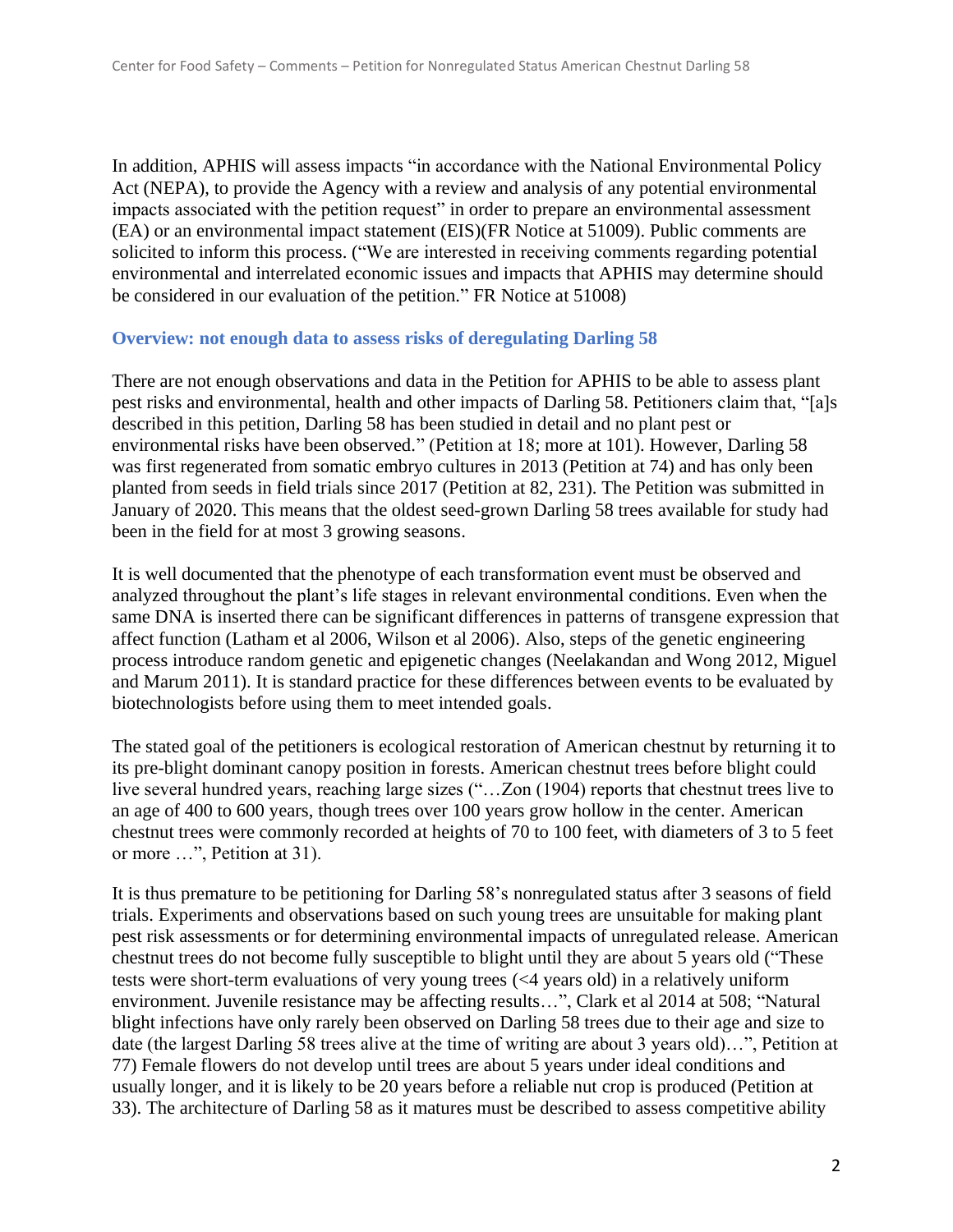and potential to join the canopy as intended. Chemical and physical characteristics of roots, leaves, bark, branches, and the tree trunk change as the trees mature, which can affect interactions with other organisms (Lindenmayer and Laurance 2016, 2017).

In addition, most studies in the Petition related to environmental assessments, such as toxicity of leaves to tadpoles and aquatic insects, were done with earlier OxO gene transformation events, not with Darling 58, using the concept of "bridging" ("Bridging refers to the use of data from other transgenic events intended to support conclusions on a primary event." Petition at 15; use of different events is summarized in Table 1.3a, although some information is apparently in error on the table, e.g. non-transgenic pollen, not Darling 58 pollen, was used in bumble bee studies, see Petition at 138 and discussion below).

Bridging is not sound science when, as here, the earlier events have different regulatory elements and transgene expression patterns, transgene copy numbers, and genetic backgrounds (Petition at 96, Section 10) and have not themselves been assessed and approved for deregulation by APHIS.

Potential restoration of the American chestnut to forests of eastern North America is described as a project that will take centuries (Petition at 39-40). Keeping Darling 58 regulated until there are sufficient data for meaningful assessments is necessary at this early stage in the project. The Petition should be withdrawn or denied on that basis.

If APHIS goes ahead with PPRA and NEPA assessments in spite of insufficient information to do so, impacts that APHIS must analyze and consider in deciding whether and how to approve or deny the petition include, but are not limited to, the following examples.

**Issues and impacts for APHIS to consider in its Plant Pest Risk Assessment and National Environmental Policy Act analysis of the proposed deregulation of Darling 58**

#### Impacts of Darling 58 based on level of tolerance to *Cryphonectria parasitica*

Chestnut blight is caused by the exotic fungal pathogen *C. parasitica* that no previous role in healthy forests of North America and since its introduction around 1900 has devastated American chestnut throughout its range (Petition at 46-48). Field trials since 2006 of genetically engineered American chestnut OxO transformation events, as described in the Petition, show that in some circumstances the OxO gene from wheat allows American chestnut trees to grow and reproduce in the presence of blight while continuing to host cankers with fungal hyphae and spores that are infective. This is described as "tolerance" rather than "resistance" to blight (Petition at 64).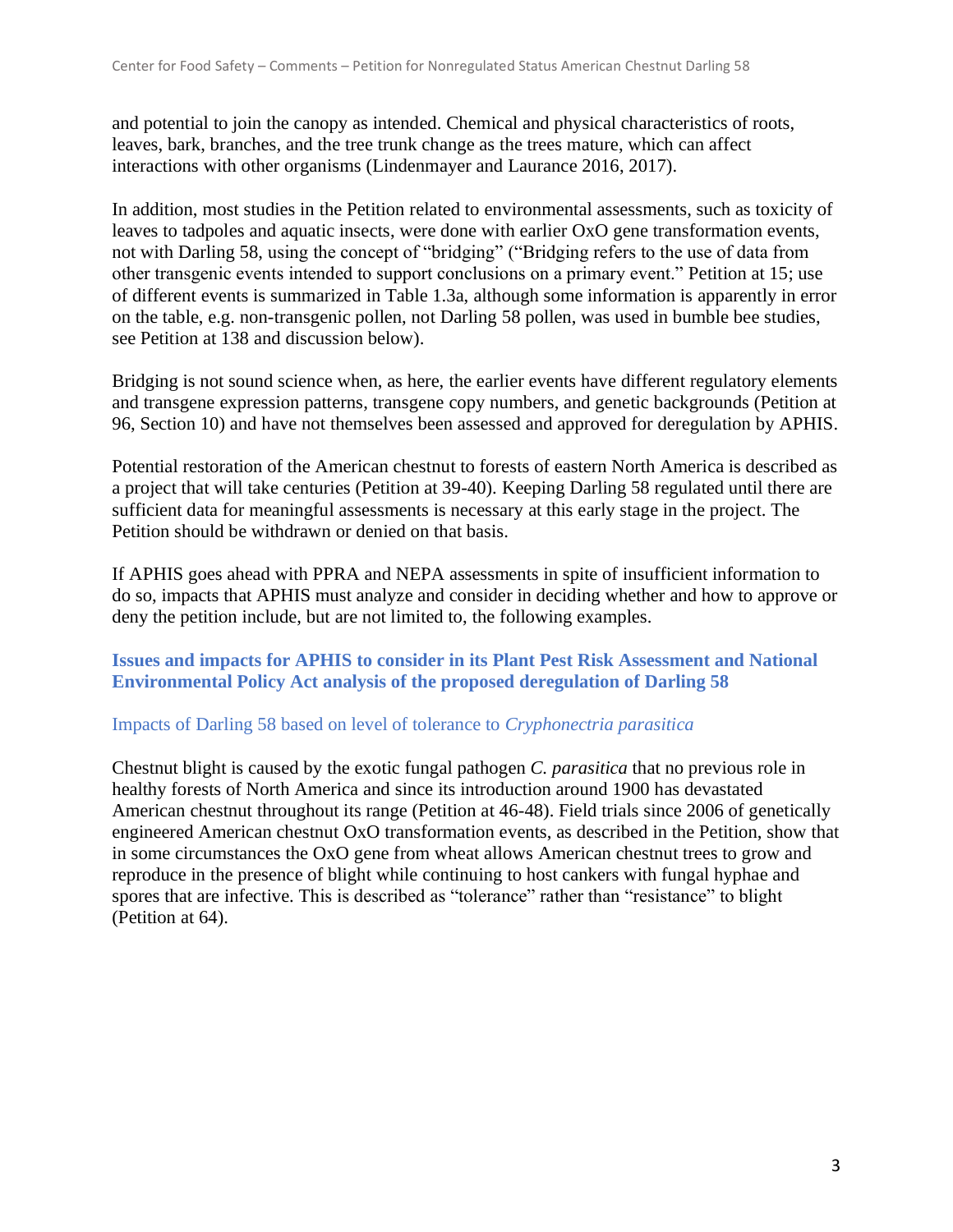One of the oldest OxO-engineered trees is growing under permit at the New York Botanical Garden, Bronx, NY, and illustrates the phenomenon of tolerance to blight (Petition at 159, Figure 10.5.1b, reproduced below.) Transplanted to that site in 2012, this Darling 4 tree was perhaps 8- 10 years old in the photo. Although still alive without dying back, it is evident that large cankers cover the trunk. Whether this tree will mature in such a way that it can become part of the canopy in eastern forests of North America is not known.



Figure 10.5.1b. Darling 4 American chestnut in Bronx, NY, surviving despite multiple long-term blight infections. This tree was also described by Jacobsen (2019).

There are no comparable photos of Darling 58 trees at any age in the Petition for visual comparison. Unlike Darling 58, Darling 4 is engineered with an OxO gene construct meant to express only in vascular tissues rather than in all tissues of the tree, and levels of expression are much lower than in Darling 58 (e.g. Petition at 96, leaf expression compared). Darling 58 has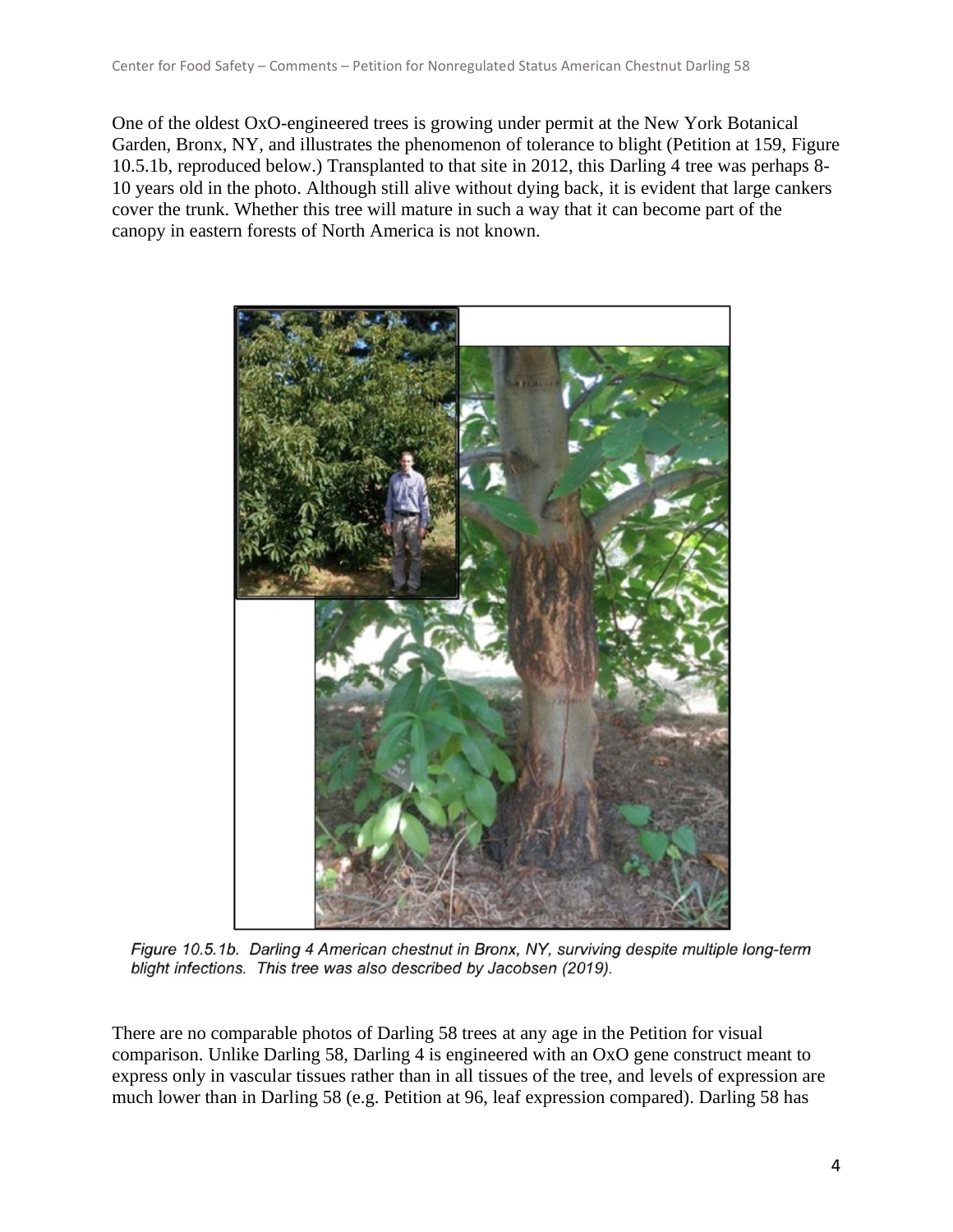higher tolerance to blight in early tests (Petition at 101-103), correlated with higher OxO expression, but at this point there are no data from direct observations to confirm that Darling 58 will have substantially better tolerance to blight than Darling 4 as it matures in natural settings (Petition at 147).

APHIS must consider impacts of different scenarios, including the possibility that Darling 58 trees will not grow tall enough to reach the canopy or will not live long enough to fulfill the historical ecological role of American chestnut trees. Impacts of earlier senescence could be wide-ranging (e.g. accelerating climate change by prematurely decreasing carbon sinks, Brienen et al 2020).

Chestnut blight cankers have their own ecologies, with different kinds of fungi and strains of blight coming and going in the same canker over time (Kolp et al 2020), and many species of insects are attracted to cankers as they change (Russin et al 2014). How will the ecology of cankers on Darling 58 compare with other infected chestnut trees, and what are the implications of any differences? Tolerance to blight based on OxO may interact with other virulence factors, as well (Lovat and Donnelly 2019 at 10, 21). Observations are needed as Darling 58 trees experience natural infections over a period of years.

The impact of blight-tolerant Darling 58 trees at various stages of growth on levels of *C. parasitica* spore levels in the forest and persistence of blight (tolerance described: Petition at 147, 65, 76-77) that can potentially impact future chestnut restoration efforts must be evaluated (e.g. recovery projects as in Clark et al 2014, Woodcock et al 2018, Boland et al 2012, Dalgleish et al 2016).

## Responses of pests and pathogens other than *Cryphonectria parasitica* to Darling 58

A suite of serious pests and pathogens, many of them introduced during global trade, plague American chestnut today that threaten success of restoration (Wang et al 2013, Clark et al 2014). Observations on how Darling 58 responds to other pests and pathogens have been made on young plants. Comparisons were made to non-transgenic isogenic lines growing close by in growth rooms, greenhouses, and field trials. Also, inferences were made based on earlier events, such as Darling 4 with much lower levels of OxO that also might be confined to vascular tissue. There have been no targeted pest surveys ("… all these observations are informal and anecdotal…", Petition at 183). Studies where Darling 58 trees are challenged with various pests and pathogens in well-designed experiments are required to draw meaningful conclusions.

When evaluating plant pest risks in agricultural settings, increases in plant pests and pathogens are generally assumed to be entirely detrimental. In non-agricultural environments, though, many co-evolved plant pests and pathogens are integral parts of ecosystems and are required for healthy functioning of the whole. For example, endemic soil pathogens that infect and kill seedlings close to mother trees are important arbiters of tree biodiversity in forests (Bagchi et al 2014, Bever et al 2015, Jia et al 2020). Specific fungi that infect wood are important for nestmaking in some cavity dwelling birds (Jusino et al 2015). Caterpillars that infest trees nourish migrating birds (Strode 2009, Hinkes et al 2015). Therefore, it is important to assess impacts of Darling 58 on the forest ecosystem from this non-agricultural perspective.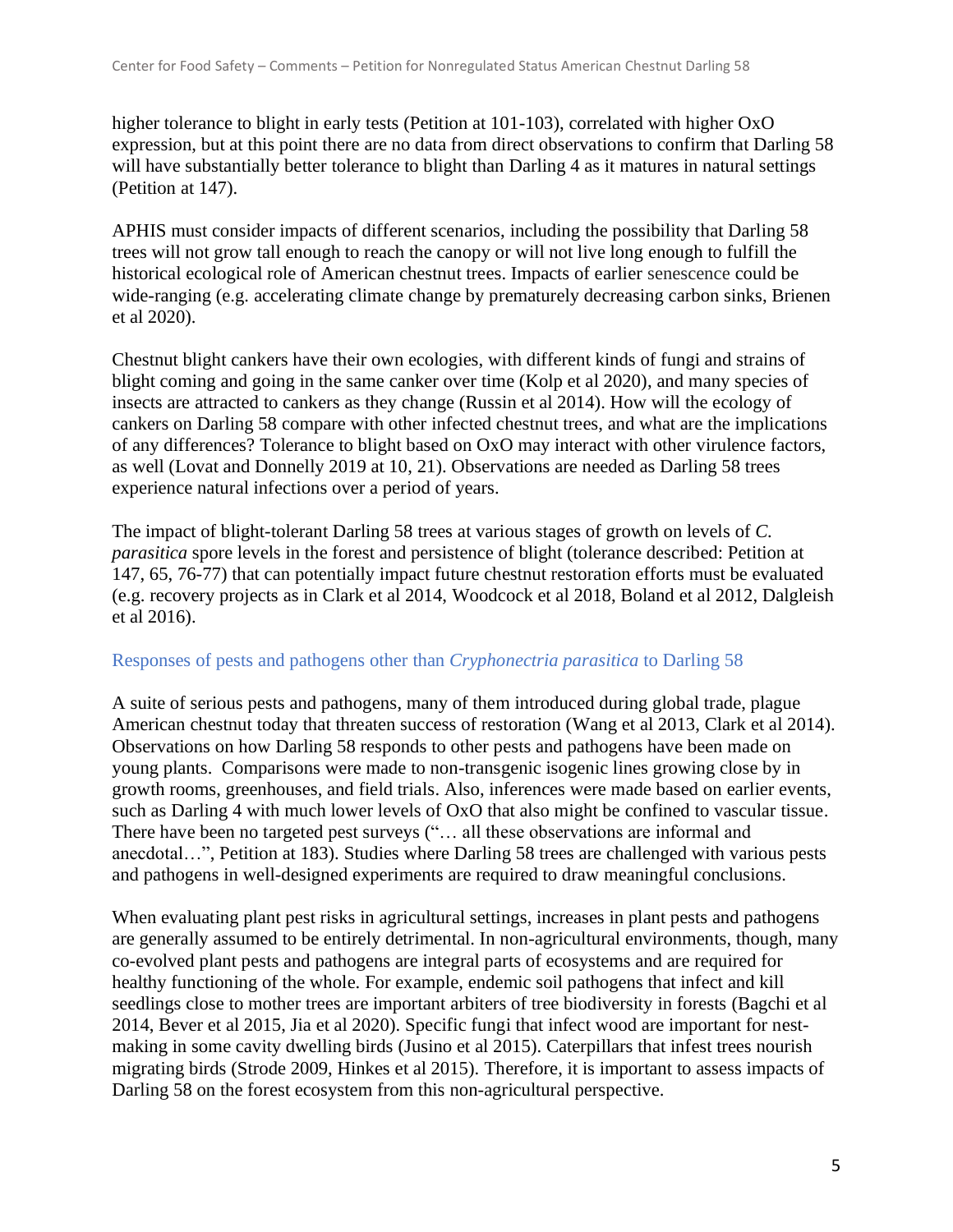The widespread presence of OxO reported in various plant taxa implies similarly widespread presence of plant pathogens that use oxalic acid to kill plant cells during infection (e.g. Petition at 54-56, Ilyas et al 2016, Moosa et al 2017). Production of oxalic acid also has functions besides facilitating pathogenicity, and OxO has other functions as well (e.g. Petition at 52-53, 59, 62-63; Lou and Baldwin 2006, Mao et al 2007). Impacts to organisms other than *C. parasitica* in forests of eastern North America that produce oxalic acid and could be affected by the constitutively high levels of OxO made by Darling 58, such as in root exudates or in nuts and seedlings, must be considered.

In addition to a wheat OxO gene, Darling 58 is engineered with an antibiotic resistance gene, NPTII, from the bacterium *Escherichia coli* (Petition at 87). Environmental and health risks associated with expression of this selectable marker gene in Darling 58 growing in forest ecosystems have not been addressed (Chen et al 2012).

#### Impacts of Darling 58 on other plants

There are two species of Castanea native to North America, the American chestnut and chinquapin (split into two species by some) (Petition at 25-26). Other chestnut species have been introduced from Asia and Europe mainly for horticulture. Hybrids and grafted trees have been produced in different Castanea species combinations for nut production in North America, and in an attempt to improve disease resistance (Petition at 29-30; "American chestnut can outcross to other chestnut species, including Chinese chestnut (*C. mollissima*), Japanese chestnut (*C. crenata*), European chestnut (*C. sativa*), and chinquapin (*C. pumila*) (Jaynes, 1964) to form hybrids (Section 2.1.2)", Petition at 33; Craddock and Perkins 2019 at 126-127, Pereira-Lorenzo et al 2019).

If deregulated, without patent protection and with plans to distribute early Darling 58 lines immediately, anyone who is so inclined can and will attempt all types of crosses ("Darling 58 trees are not patented, so as not to impede any American chestnut distribution or restoration efforts. Researchers will continually seek feedback, but the public will ultimately be able to propagate these trees, share them, and plant them as they wish," Petition at 5; ("Darling 58 also could be used to breed with other *Castanea* species (Section 2.1), such as European chestnut (*Castanea sativa*) and North American chinquapin species (*C. pumila* and *C. ozarkensis*), all of which are susceptible to chestnut blight." Petition at 20).

Thus, in the short-term humans will be the most likely pollinators and propagators of Darling 58 and offspring and will greatly increase the speed and range of dispersal relative to unaided dispersal. There will be no record-keeping requirements. Nuts will be sent in the mail, scion wood for grafts will be passed around. In many cases, people who made the crosses and grafts will move away or die and the parentage of trees left behind will be forgotten. Impacts of Darling 58 will thus be difficult to study or mitigate post-deregulation because of this chaotic and ultimately untraceable distribution scenario (Woodcock et al 2018).

The Petition claims that genetic diversity of wild trees will be maintained because Darling 58 will be hemizygous for the OxO gene, always resulting in some progeny that are "fully wild-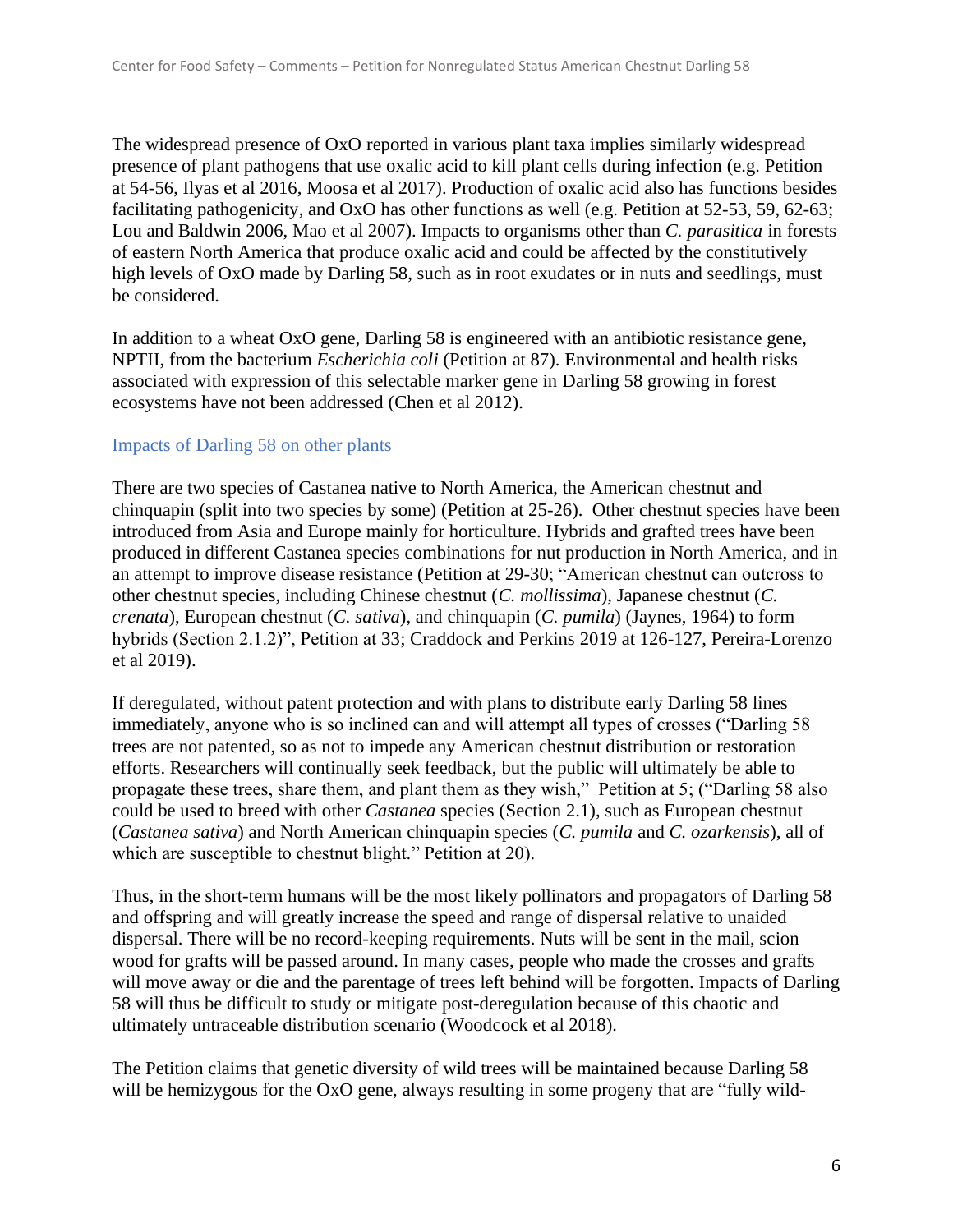type." ("It is intended to outcross with wild relatives, which would allow the transgene to introgress into wild populations. It was intentionally not developed in a homozygous transgenic state, which will allow enhanced diversity via outcrossing and continual production of fully wildtype offspring." Petition at 184; and, "this presence of non-transgenic offspring will be a useful conservation tool that allows production of the original wild-type trees long into the foreseeable future." Petition at 81). This scenario does not account for OxO-homozygous trees that will be produced as offspring of Darling 58 mate in nature; or for the evolutionary fitness of various genetic combinations, including hybrids with compatible species (theoretical considerations: Renaut and Reiseberg 2015, Gaut et al 2015; hybrids: Hoban et al 2012). American chestnut trees are still living mainly in the understory throughout its range, flowering under some conditions (e.g. Laport 2020, Laport et al 2020, McNab 2017, Stephenson et al 1991) APHIS must consider impacts on Castanea populations under different natural selection scenarios.

In addition, new GE American chestnut "events" will be developed and released as part of the restoration breeding program ("We intend to develop at least one additional transgenic founder by inserting OxO into different American chestnut backgrounds than Ellis1, and expressing OxO using a wound‐inducible promoter rather than the CaMV 35S promoter. Our primary purpose in creating additional founder(s) is to mitigate the risks of inbreeding depression from transgene‐linked alleles and transgene silencing", Westbrook at al 2020 at 92; "We currently plan to create up to three additional transgenic founders through Agrobacterium‐ mediated insertion of OxO into three American chestnut trees' genomes. Creating more transgenic founders will alleviate the founder bottleneck on effective population size once transgenic founders are outcrossed to WT trees", Westbrook et al 2020 at 86).

As we understand it, currently regulated American chestnut trees with OxO genes – "legacy events" – will be automatically exempt from regulation under new Part 340 rules if this Petition is granted, as will future transformation events with the same mechanism of action (Part 340.1 (c), Federal Register/Vol. 85, No. 96/Monday, May 18, 2020/Rules and Regulations 29832-33<sup>1</sup> ), contrary to the statement in Petition indicating further regulatory actions would be taken

#### **PART 340—MOVEMENT OF ORGANISMS MODIFIED OR PRODUCED THROUGH GENETIC ENGINEERING**

#### **§ 340.1 Applicability of this part.**

(a) The regulations in this part apply to those organisms described in § 340.2, but not to any organism that is exempt from this part under paragraph (b), (c), or (d) of this section.

<sup>1</sup> **Federal Register**/Vol. 85, No. 96/Monday, May 18, 2020/Rules and Regulations **29832-33** 

<sup>…</sup> (c) The regulations in this part do not apply to a plant with:

<sup>(1)</sup> A plant-trait-mechanism of action combination that has previously undergone an analysis by APHIS in accordance with § 340.4 and has been determined by APHIS not to be regulated under this part, or (2) A plant-trait-mechanism of action combination found in a plant that APHIS determined to be deregulated in response to a petition submitted prior to October 1, 2021, pursuant to § 340.6 as that section was set forth prior to August 17, 2020. All plants determined by APHIS to be deregulated pursuant to § 340.6 as that section was set forth prior to August 17, 2020 will retain their nonregulated status under these regulations.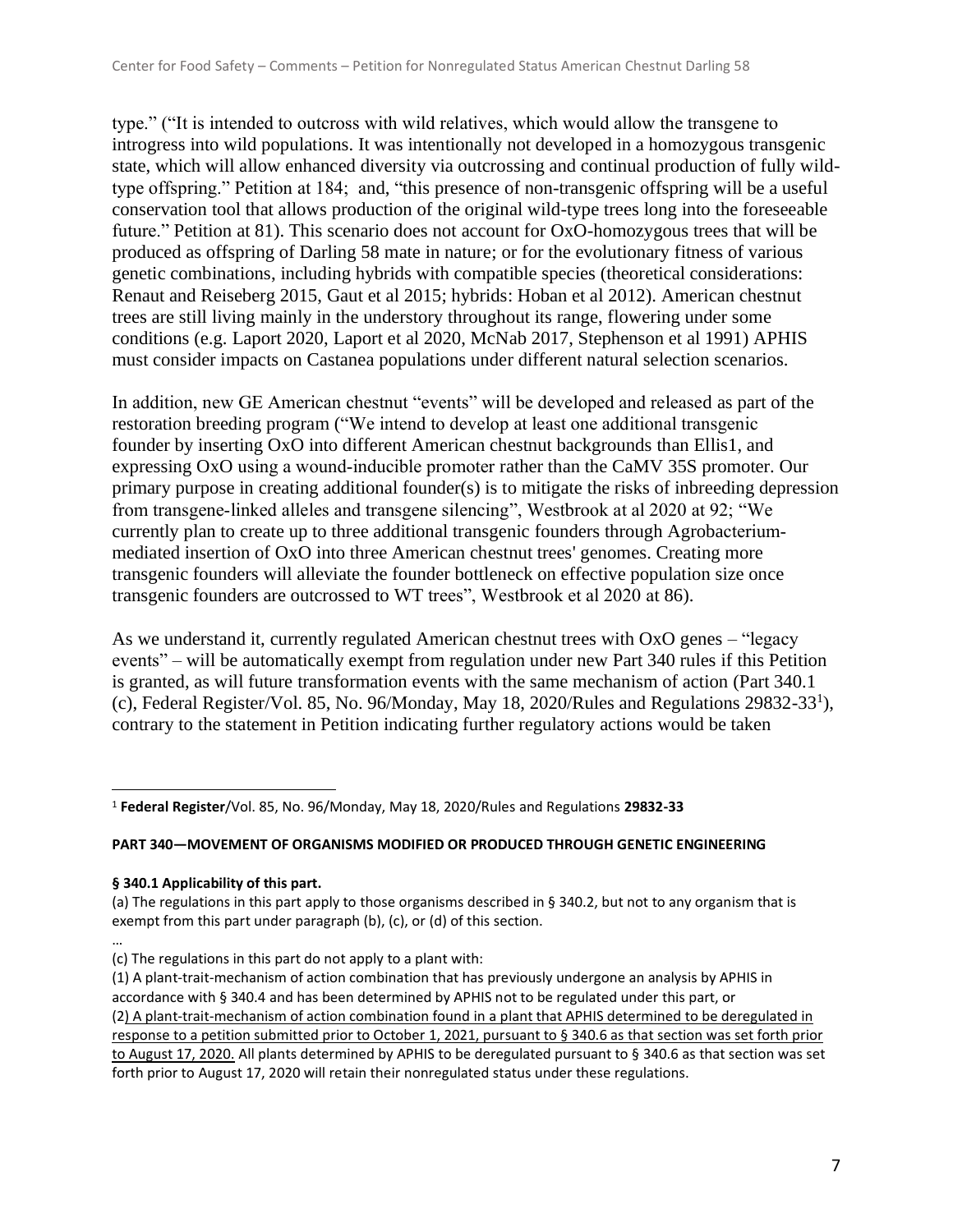("Additional events beyond Darling 58 may be produced and submitted for evaluation by APHIS in the future to further increase genetic diversity (especially alleles nearby the transgene insertion site) during the diversification breeding." Petition at 112, underlining is ours). APHIS should clarify whether these GE trees and future ones will be regulated under the new Part 340 regulations, and if so, describe the nature of that regulation.

All of these new and "legacy" OxO-engineered American chestnut trees will join the gene pool that includes Darling 58. Potential impacts of intentional or natural "stacking" of various OxO events must be considered, including increases in OxO levels with more gene copies and different regulatory elements that increase non-target exposure, or conversely, gene silencing that may reduce tolerance to blight.

# Impacts of Darling 58 on animals

Very many animal species in a variety of taxa will interact with Darling 58 trees whether planted for horticulture or ecological restoration (e.g. Petition at 18, 32-42).

Direct impacts on animals arise mainly from consuming Darling 58 pollen, nuts, leaves and other parts of the tree. Unlike plants that naturally produce  $OxO$ , Darling 58 has high levels throughout the plant ("Most of the above examples of endogenous OxO activity involve temporary, localized, or induced OxO expression. This is presumably because overexpressing a defense response typically has metabolic costs (Karasov *et al.*, 2017), resulting in selection pressures for optimal (minimally functional) expression levels." Petition at 60). Some animals interacting with Darling 58 are thus likely to be exposed to higher OxO concentrations, or to OxO for the first time. Differences in other chemical components in Darling 58 tissues and organs arising from random, event-specific mutations and epigentic changes need to be considered, as well (e.g. Sala Junior et al 2008).

It is important for APHIS to base its assessments on Darling 58-specific information. Given the young age of Darling 58 trees and corresponding dearth of tissue samples, conclusions from most of the animal experiments described in the Petition are too preliminary to depend upon.

For example, impacts of Darling 58 on pollinators are important to assess ("American chestnut provided a food source to numerous insect species, especially during the flowering period." Petition at 37). Petitioners did experiments to study how bumble bees might be affected by Darling 58, but did not have enough Darling 58 pollen for the experiments so used nontransgenic pollen instead, to which they added purified OxO from barley seeds ("Due to limitations on pollen production by transgenic trees, purified barley OxO enzyme (Roche Diagnostics, Mannheim, Germany) was added to non-transgenic chestnut pollen for this experiment." Petition at 138).

Interpretation of results is thus complicated by not knowing how much OxO is actually present in Darling 58 pollen due to insufficient material. ("Real-world exposure of pollinators to OxO depends on transgene expression in pollen, which was not feasible to measure in currently available quantities of transgenic pollen." Petition at 138).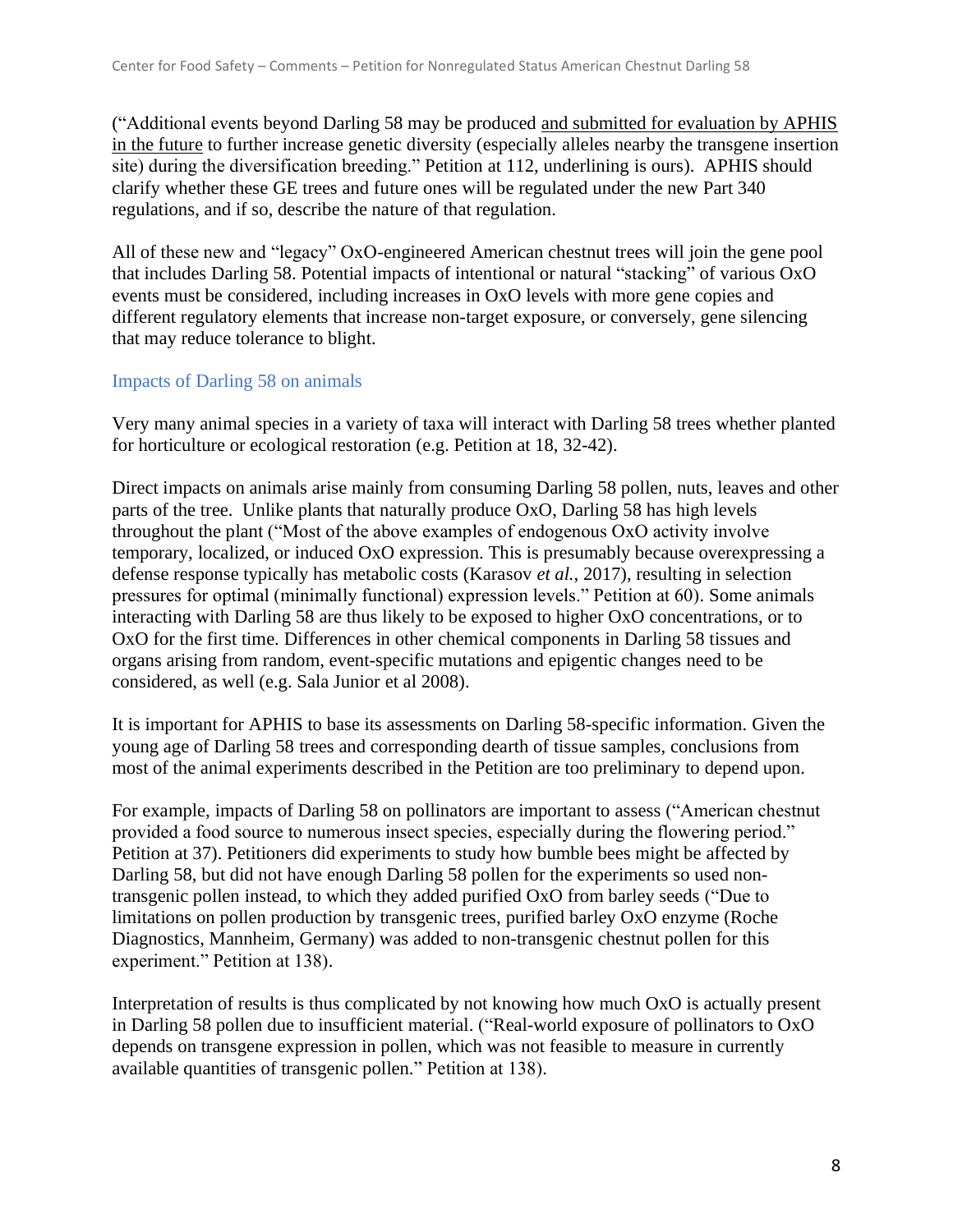Other important initial studies on animals reported in the Petition are of limited use because they involved feeding leaves from the Darling 4 instead of Darling 58 (tadpole studies, Petition at 179-181; and the aquatic insect herbivory study with caddisfly larvae, Petition at 176-178), even though Darling 4 has much lower levels of OxO in leaves (Petition at 96), again invalidating the conclusions for risk assessments.

Indirect impacts on animals include changes in habitat that will result as Darling 58 trees replace other trees in forests, including shifting dynamics of predator and prey populations from availability of different food sources, pest and pathogen pressures, and other cascading effects over time. Climate change will greatly influence all of these interactions (Petition at 40-41, Barnes and Delborne 2019).

# Impacts of Darling 58 on humans

People will mainly be exposed to Darling 58 through eating nuts and breathing in pollen.

OxO is commonly found in many foods, particularly grains (Petition at 126). However, Darling 58 has much higher levels in nuts than grains do (Petition at 127), and consequences for health must be considered.

Transgene products and other components have not yet been studied in pollen from Darling 58 yet (Petition at 127-128). Although the promoter used to regulate expression of the OxO transgene in Darling 58 usually results in low pollen expression in other plants, sometimes particular transformation events do express well in pollen (Petition at 139). Darling 58 pollen must be empirically tested for differences that could increase allergenicity in order to assess this risk.

## **Environmental Impact Statement**

If APHIS does not outright deny the petition, an Environmental Impact Statement is required to assess impacts of Darling 58 deregulation because the proposed uses of this tree will significantly affect the environment. This easily surpasses the low bar of any action that raises significant questions or that might significantly affect the environment. This is also the first ever GE tree of this type, setting the precedent for regulation (or complete lack thereof) of future approvals. An EIS is important for trees engineered to be released into the wild. ("USDA only considers forest health issues in the Plant Pest Risk Assessment if those issues are also "plant pest" issues, such as weediness or impacts on nontarget organisms. USDA may consider some forest health issues in its compliance with NEPA, but that analysis is much more likely when USDA conducts an EIS and not the less burdensome EA.", NASEM at 152).

The EIS must include direct, indirect and cumulative effects of impacts outlined above and throughout these comments, but also of other issues related to environmental, social, cultural, health, and economic impacts, and endangered species. APHIS also needs to consider all relevant treaties, intergovernmental agreements, and international mandates. For example, with projected climate change the range of American chestnut will encompass more of Canada (Barnes and Delborne 2020, Petiton at 23). The deregulation decision also requires direct participation and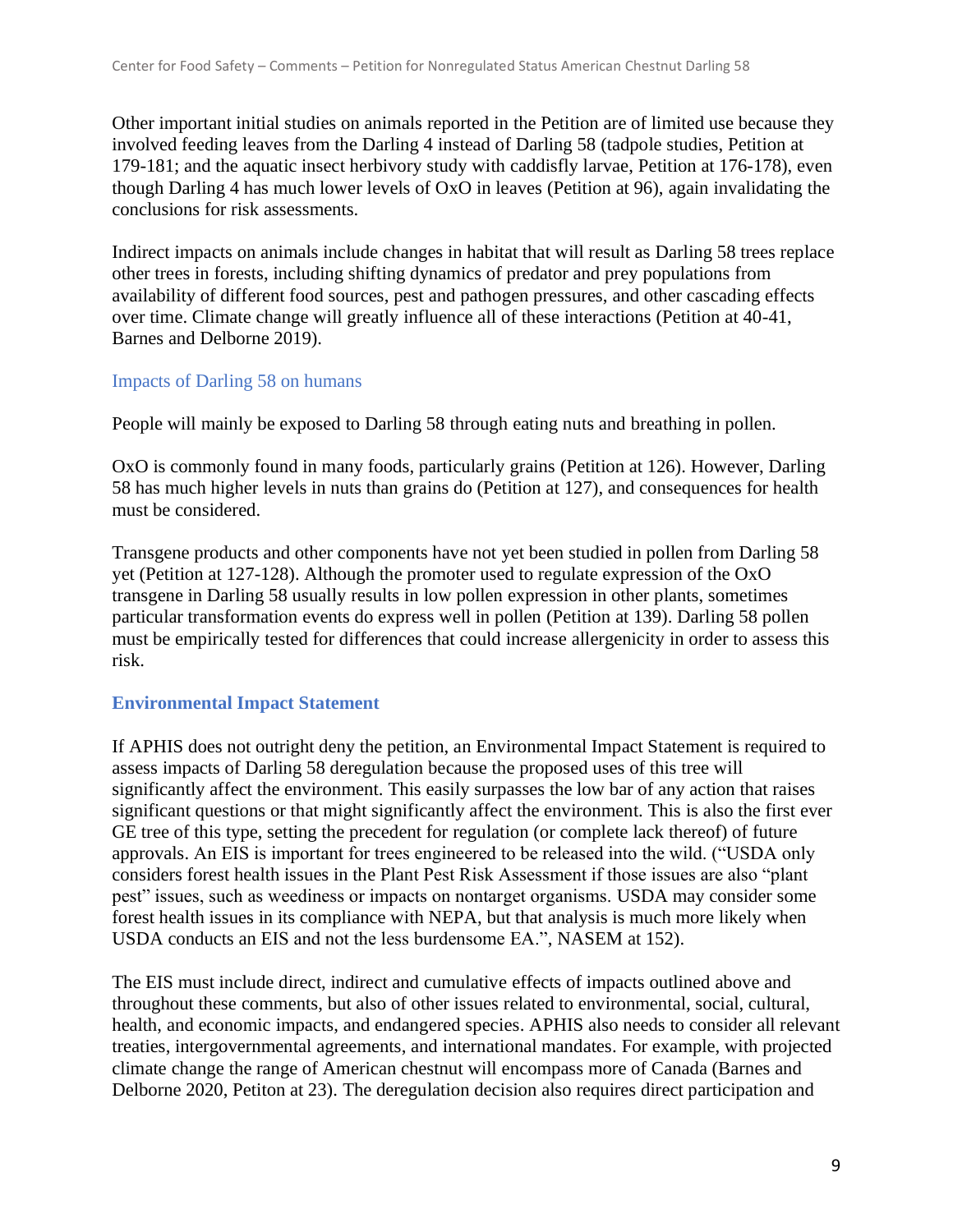full consent of Native American tribes and landholders impacted by Darling 58 throughout the historical and projected range of the American chestnut (Petition at 190; Barnhill-Dilling et al 2020).

#### Assessment of risks and impacts using the best available information from many sources

In order to make the best assessments, APHIS must critically analyze information from a variety of sources. Whenever possible, APHIS should consult high-quality independent peer-reviewed research, up-to-date reports in the press and extension bulletins, government studies, and other sources of relevant information. APHIS must also consult with all other federal and state agencies with relevant expertise, such as the US Fish and Wildlife Service.

### **References cited**

Bagchi, R., Gallery, R.E., Gripenberg, S., Gurr, S.J., Narayan, L., Addis, C.E., Freckleton, R.P. and Lewis, O.T. (2014). Pathogens and insect herbivores drive rainforest plant diversity and composition. *Nature*, *506*(7486), 85-88.

Barnhill-Dilling, S. K., Rivers, L., & Delborne, J. A. (2020). Rooted in Recognition: Indigenous Environmental Justice and the Genetically Engineered American Chestnut Tree. *Society & Natural Resources*, *33*(1), 83-100.

Barnes, J. C., & Delborne, J. A. (2019). Rethinking restoration targets for American chestnut using species distribution modeling. *Biodiversity and Conservation*, *28*(12), 3199-3220.

Bever, J. D., Mangan, S. A., & Alexander, H. M. (2015). Maintenance of plant species diversity by pathogens. *Annual review of ecology, evolution, and systematics*, *46*, 305-325.

Boland, G. J., Ambrose, J., Husband, B., Elliott, K. A., & Melzer, M. S. (2012). Recovery Strategy for the American Chestnut (*Castanea dentata*) in Ontario (Ontario Recovery Strategy Series). Prepared for the Ontario Ministry of Natural Resources. [https://files.ontario.ca/environment-and-energy/species-at-risk/stdprod\\_075550.pdf](https://files.ontario.ca/environment-and-energy/species-at-risk/stdprod_075550.pdf)

Brienen, R.J.W., Caldwell, L., Duchesne, L., Voelker, S., Barichivich, J., Baliva, M., Ceccantini, G., Di Filippo, A., Helama, S., Locosselli, G.M. and Lopez, L. (2020). Forest carbon sink neutralized by pervasive growth-lifespan trade-offs. *Nature Communications*, *11*(1), pp.1-10.

Chen, J., Jin, M., Qiu, Z.-G., Guo, C., Chen, Z.-L., Shen, Z.-Q., Wang, X.-W., & Li, J.-W. (2012). A survey of drug resistance bla genes originating from synthetic plasmid vectors in six Chinese rivers. Environmental Science & Technology, 46(24), 13448–13454. <https://doi.org/10.1021/es302760s>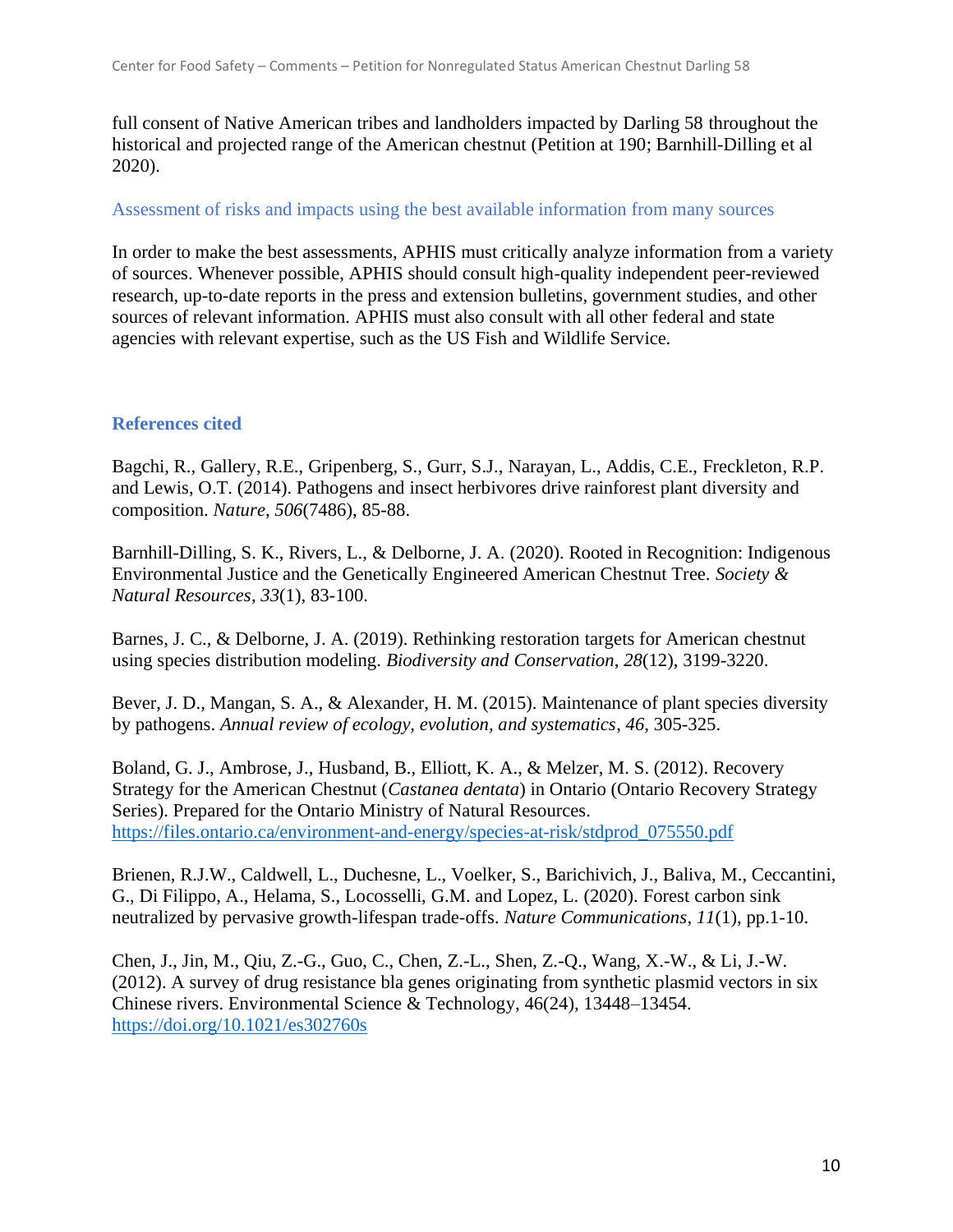Clark, S. L., Schlarbaum, S. E., Pinchot, C. C., Anagnostakis, S. L., Saunders, M. R., Thomas-Van Gundy, M., Schaberg, P., McKenna, J., Bard, J. F., Berrang, P. C., Casey, D. M., Casey, C. E., Crane, B., Jackson, B. D., Kochenderfer, J. D., Lewis, R. F., MacFarlane, R., Makowski, R., Miller, M. D., Rodrigue J.A., Stelick J., Thornton C.D., & Williamson, T. S. (2014). Reintroduction of American Chestnut in the National Forest System. *Journal of Forestry*, **112**(5), 502–512.<https://doi.org/10.5849/jof.13-106>

Craddock, J. H., & Perkins, M. T. (2019). Chestnut (Castanea spp. Miller) Breeding. In *Advances in Plant Breeding Strategies: Nut and Beverage Crops* (pp. 105-156). Springer, Cham.

Dalgleish, H. J., Nelson, C. D., Scrivani, J. A., & Jacobs, D. F. (2016). Consequences of Shifts in Abundance and Distribution of American Chestnut for Restoration of a Foundation Forest Tree. *Forests*, **7**(1), 4.<https://doi.org/10.3390/f7010004>

Gaut, B. S., Díez, C. M., & Morrell, P. L. (2015). Genomics and the contrasting dynamics of annual and perennial domestication. *Trends in Genetics*, *31*(12), 709-719.

Hinks, A. E., Cole, E. F., Daniels, K. J., Wilkin, T. A., Nakagawa, S., & Sheldon, B. C. (2015). Scale-dependent phenological synchrony between songbirds and their caterpillar food source. *The American Naturalist*, *186*(1), 84-97.

Hoban, S. M., McCleary, T. S., Schlarbaum, S. E., Anagnostakis, S. L., & Romero‐Severson, J. (2012). Human‐impacted landscapes facilitate hybridization between a native and an introduced tree. *Evolutionary Applications*, *5*(7), 720-731.

Ilyas, M., Rasheed, A., & Mahmood, T. (2016). Functional characterization of germin and germin-like protein genes in various plant species using transgenic approaches. Biotechnology Letters, 38(9), 1405–1421.<https://doi.org/10.1007/s10529-016-2129-9>

Jia, S., Wang, X., Yuan, Z., Lin, F., Ye, J., Lin, G., Hao, Z. and Bagchi, R. (2020). Tree species traits affect which natural enemies drive the Janzen-Connell effect in a temperate forest. *Nature communications*, *11*(1),1-9.

Jusino, M. A., Lindner, D. L., Banik, M. T., & Walters, J. R. (2015). Heart rot hotel: fungal communities in red-cockaded woodpecker excavations. *Fungal Ecology*, *14*, 33-43.

Kolp, M., Double, M. L., Fulbright, D. W., MacDonald, W. L., & Jarosz, A. M. (2020). Spatial and temporal dynamics of the fungal community of chestnut blight cankers on American chestnut (*Castanea dentata*) in Michigan and Wisconsin. *Fungal Ecology*, *45*, 100925.

Laport, R. G. (2016). Remnant American Chestnut (*Castanea dentata* (Marsh.) Borkh.; Fagaceae) in Upland Forests of Northwestern New York. *bioRxiv*, 068544.

Laport, R. G., Smith, D., & Ng, J. (2020). Remnant American Chestnut (*Castanea dentata)* Near the Historical Western Range Limit in Southwestern Tennessee. *Castanea*, *85*(2), 232-243.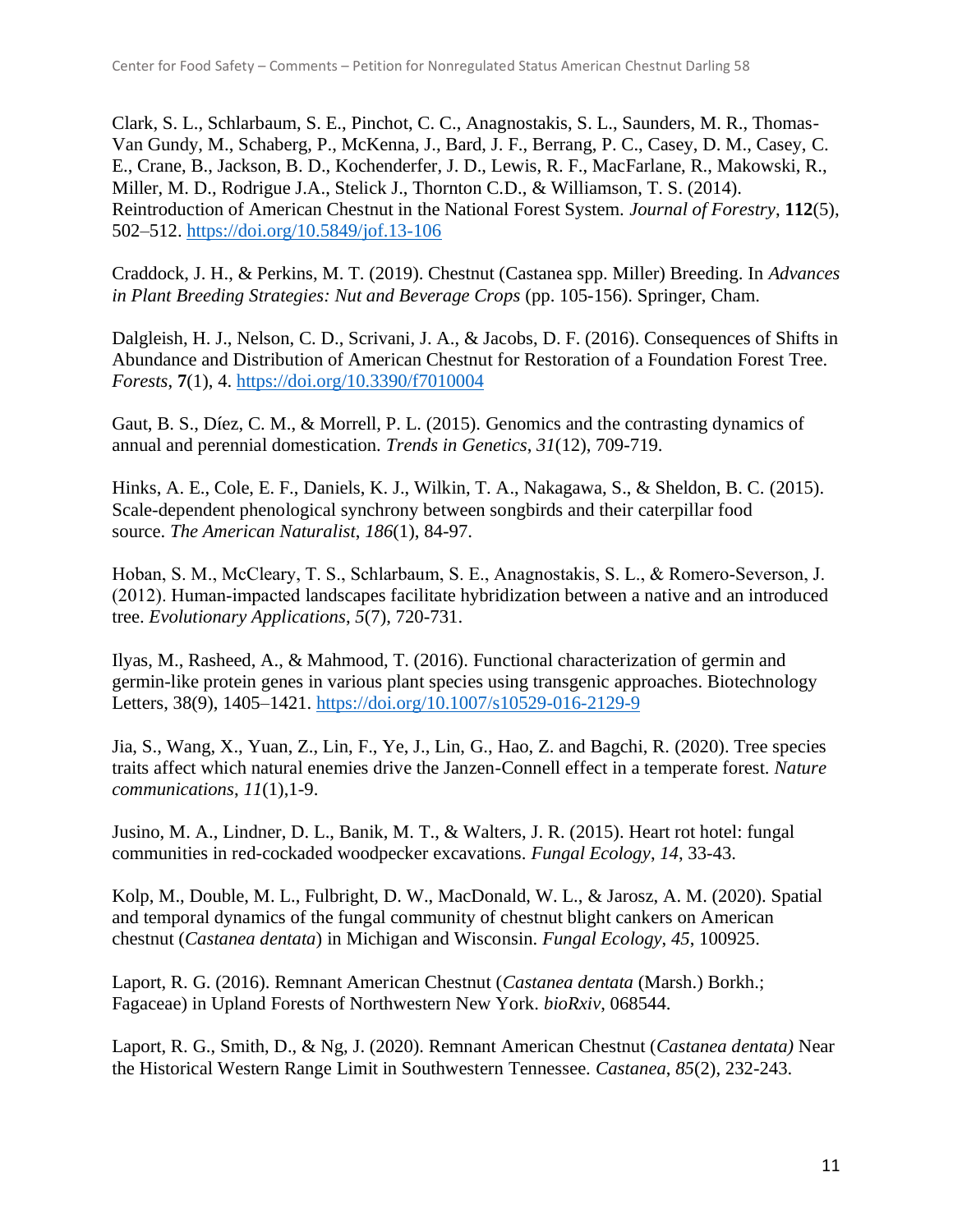Latham, J. R., Wilson, A. K., & Steinbrecher, R. A. (2006). The mutational consequences of plant transformation. *Journal of Biomedicine and Biotechnology*, *2006*.

Lindenmayer, D. B., & Laurance, W. F. (2016). The unique challenges of conserving large old trees. *Trends in Ecology & Evolution*, *31*(6), 416-418.

Lindenmayer, D. B., & Laurance, W. F. (2017). The ecology, distribution, conservation and management of large old trees. *Biological Reviews*, *92*(3), 1434-1458.

Lou, Y., & Baldwin, I. T. (2006). Silencing of a germin-like gene in *Nicotiana attenuata* improves performance of native herbivores. *Plant Physiology*, *140*(3), 1126-1136.

Lovat, C.-A., & Donnelly, D. J. (2019). Mechanisms and metabolomics of the host–pathogen interactions between Chestnut (*Castanea* species) and Chestnut blight (*Cryphonectria parasitica*). *Forest Pathology*, **49**(6), e12562.<https://doi.org/10.1111/efp.12562>

Mao, J., Burt, A. J., Ramputh, A.-I., Simmonds, J., Cass, L., Hubbard, K., Miller, S., Altosaar, I., & Arnason, J. T. (2007). Diverted Secondary Metabolism and Improved Resistance to European Corn Borer (*Ostrinia nubilalis*) in Maize (*Zea mays L.*) Transformed with Wheat Oxalate Oxidase. *Journal of Agricultural and Food Chemistry*, **55**(7), 2582–2589. <https://doi.org/10.1021/jf063030f>

Mcnab, W. H. (2017). Evidence that *Castanea dentata* Persists on Xeric, Mid-Elevation Sites in the Southern Appalachians. *Journal of North Carolina Academy of Science*, *133*(1), 23-31.

Miguel, C. and Marum, L. (2011). An epigenetic view of plant cells cultured *in vitro*: somaclonal variation and beyond. *Journal of Experimental Botany* 62, 3713–3725.

Moosa, A., Farzand, A., Sahi, S. T., & Khan, S. A. (2017). Transgenic expression of antifungal pathogenesis-related proteins against phytopathogenic fungi – 15 years of success. Israel Journal of Plant Sciences, 65(01–02), 38–54.

NASEM (2019). National Academies of Sciences, Engineering, and Medicine 2019. *Forest Health and Biotechnology: Possibilities and Considerations*. Washington, DC: The National Academies Press. https://doi.org/10.17226/25221.

Neelakandan, A.K., and Wang, K. (2012). Recent progress in the understanding of tissue cultureinduced genome level changes in plants and potential applications. *Plant Cell Reports* 31, 597 – 620.

Nelson, C.D., Powell, W.A., Merkle, S.A., Carlson, J.E., Heberd, F.V., Islam-Faridi, N., Staton, M.E., & Georgi, L. (2014). Biotechnology of Trees: Chestnut. In: Ramawat, K.G., Mérillon, J-M., & Ahuja, M.R. (Eds), Tree Biotechnology. CRC Press, Boca Raton, FL, 3 – 35.